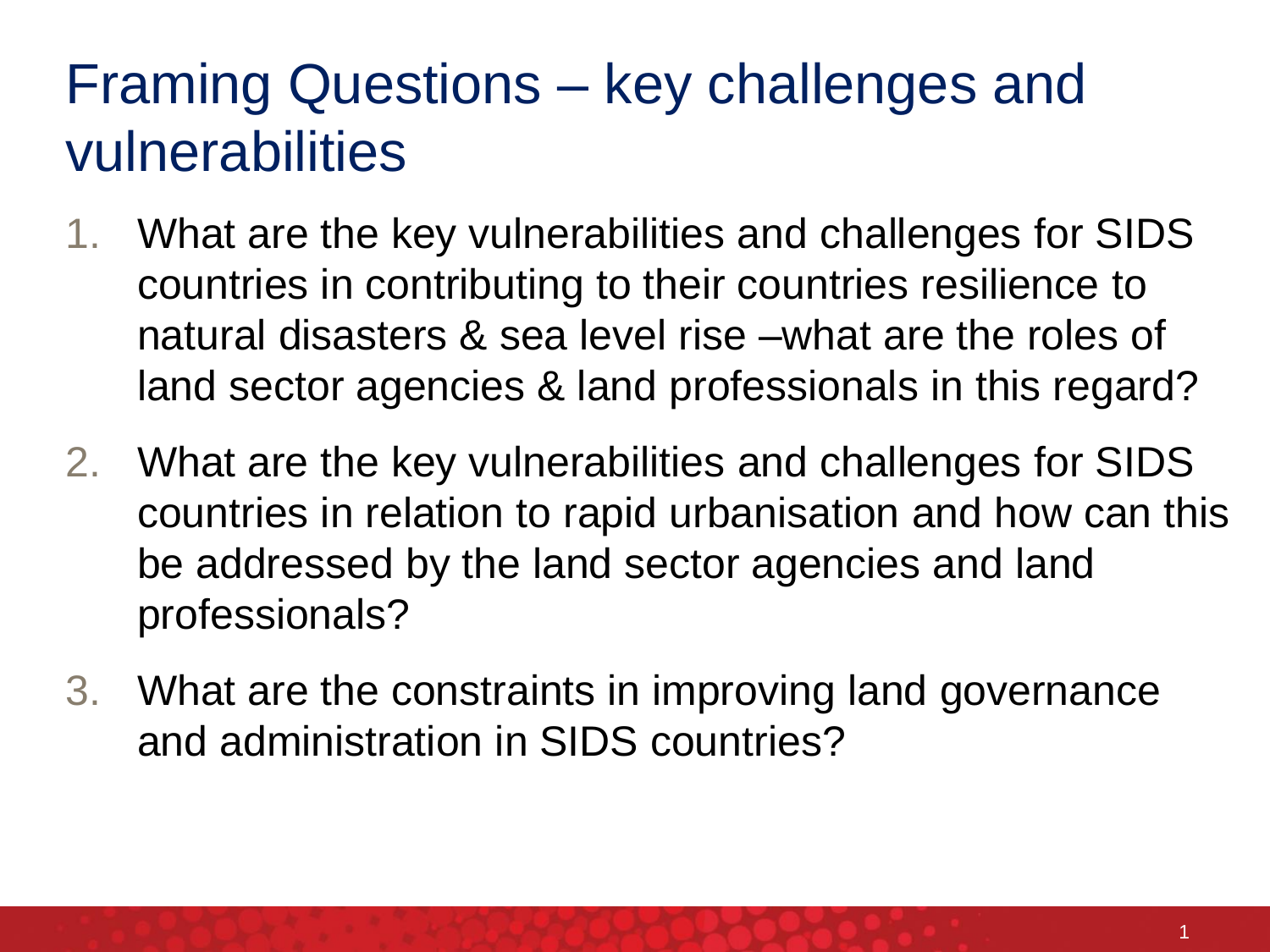# Framing Questions – how these challenges can be addressed by land governance

- 4. How can these land governance and administration constraints be addressed by the land sector agencies and land professionals – including applying the VGGTs and Fit-For-Purpose Land Administration Systems?
- 5. What capacity building is required for the land professionals to fulfil this role and how can this capacity building be best implemented?
- 6. What professional and organisational collaboration is needed by associations such as FIG, the PGSC, the SSSI, NZIS, and the RICS in helping land professionals in SIDS countries respond to the vulnerabilities and in fulfilling their roles?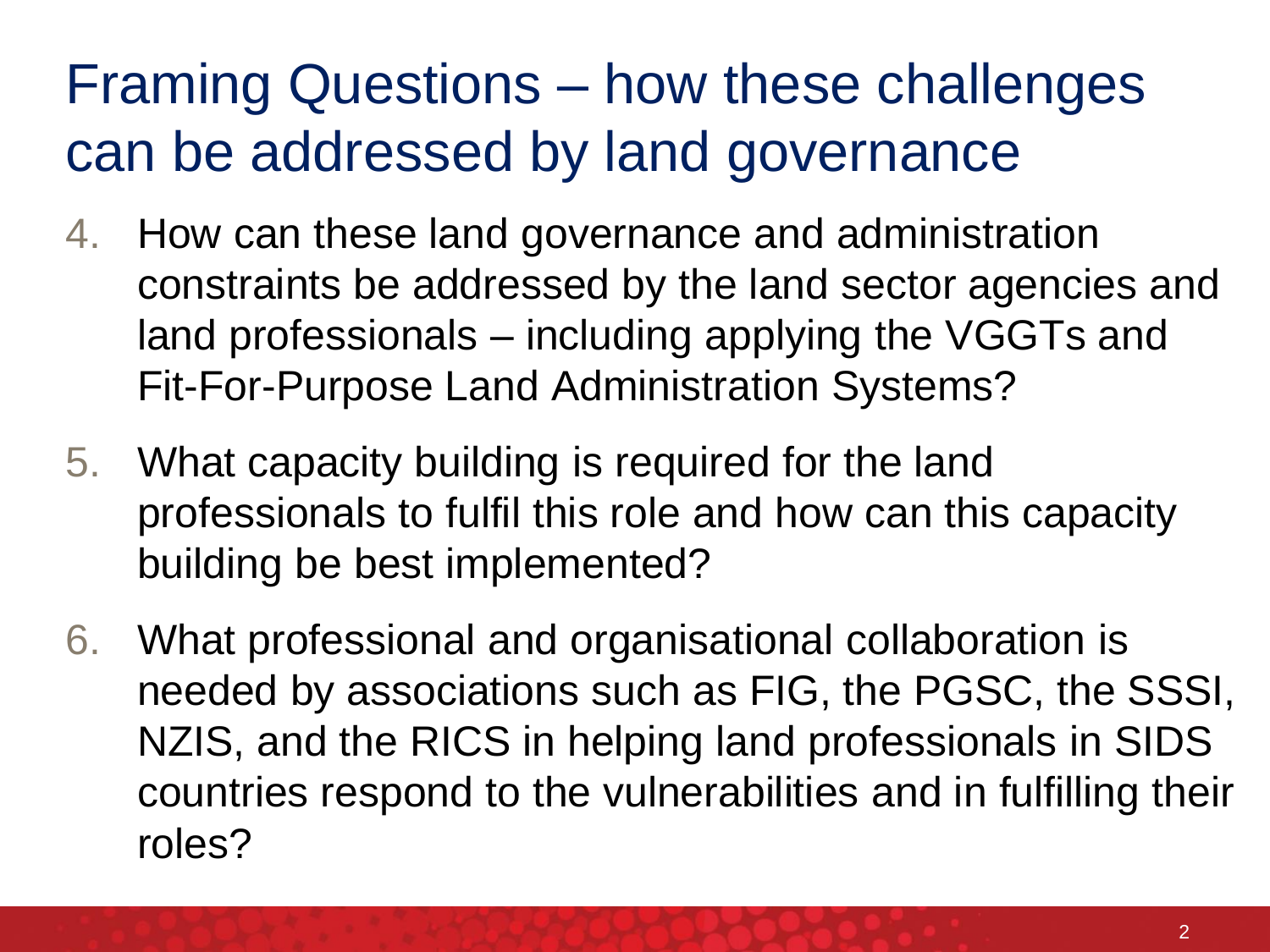## Plenary Session 1

- 9.00 Welcome address *(Diane Dumashi, FIG)*
- 9.10 NZIS
- 9.20 Introduction and workshop program The context and specific vulnerabilities of SIDS: The importance of land governance *(David Mitchell, RMIT University)*
- 9.40 Urbanisation and disaster risk in SIDS *(Max Kep, PNG)*
- 10.00 Challenges for improved land governance in SIDS **(Faatasi Maloga, Tuvalu)**
- 10.20 The Voluntary Guidelines on the responsible governance of tenure and SIDS *(Paul Munro-Faure, FAO)*
- *10.40 Discussant summary*
- **10.45 – 11.15 Morning Tea**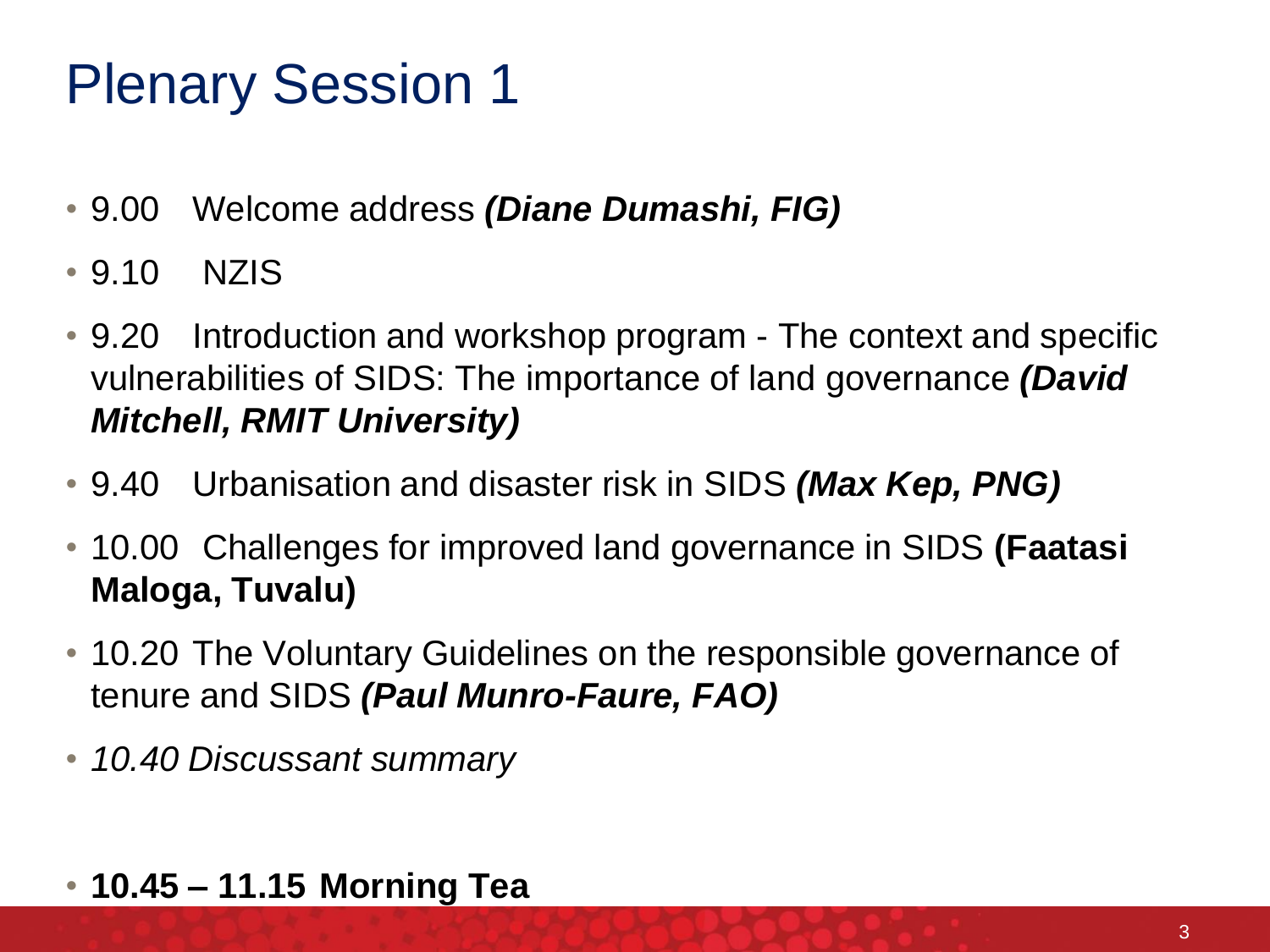# Workshop Program Day 1 Key challenges for land governance and tenure security

- **11.15 – 12.45 Technical Session 1 – Regional and country perspectives**
- 11.15 Pacific Urban Forum challenges and lessons for land governance (Luke Kiddle)
- 11.30 Fiji (Paserio Samisoni)
- 11.45 Vanuatu: role of National Geodetic Network (Martin Sokomanu)
- 12.00 Vanuatu: Land policy and land reform (Williams Ganileo)
- 12.15 Tonga (Viliami Folau)
- 12.30 Discussion
- **1.00 – 1.45 Lunch**
- **1.45 – 3.15 Technical Session 2 – Regional and country perspectives**
- 1.45 Nuie (Hubert Kalauni)
- 2.00 Samoa (Petania Tuala)
- 2.15 Tuvalu (Faatasi Maloga)
- 2.30 Discussion
- **3.45 – 5.30 Workshop 1 Key challenges for CCA and Land Governance in SIDS.**
- Break out groups (Questions 1-3): Each group to report back.
- **Evening 5.30 - 6.30 – Welcome Reception (supported by Trimble and RMIT)**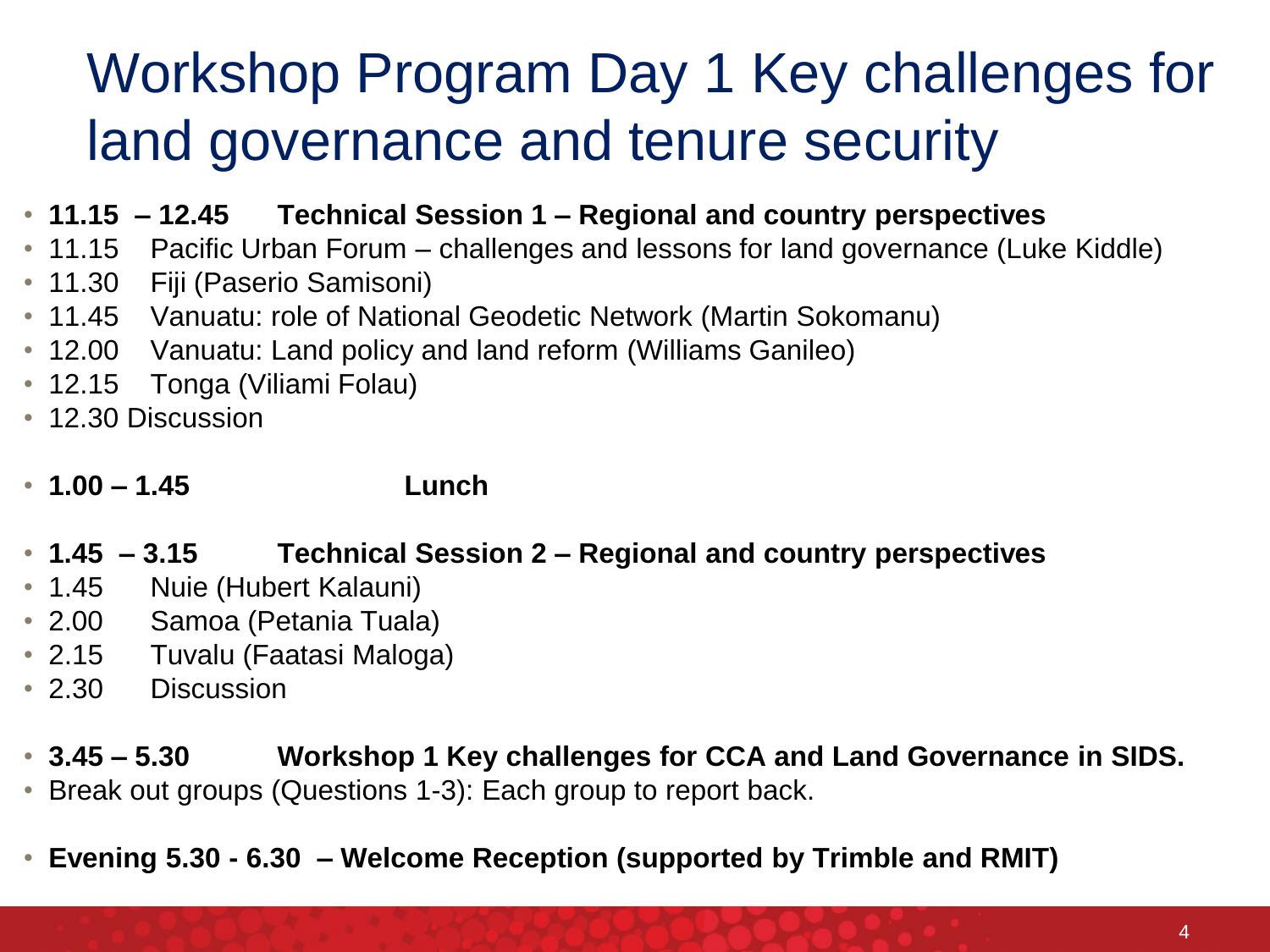# Day 2 Responsible land governance and land administration for SIDS

**9.00 – 10.30 Technical Session 3 – Regional and country perspectives**

#### **10.30 – 11.00 Morning Tea**

#### **11.00 – 12.30 Technical Session 4: VGGTs for SIDS**

Presentation: Addressing key vulnerabilities and challenges through implementing the VGGTs Mr Paul Munro-Faure, FAO Panel and floor Discussion

#### **12.30 – 1.15 Lunch**

**1.15 – 3.00 Technical Session 5: Land tools and secure land rights for all** Presentation 1: GLTN Land Tools and their application to SIDS Mr Cyprian Selebalo, GLTN Presentation 2: STDM Piloting in St Lucia and St Vincent Ms Charisse Griffiths-Charles, UWI Panel and floor Discussion

#### **3.00 – 3.30 Afternoon tea**

**3.30 – 6.00 Workshop 2 - Responsible Land governance and administration** Break out groups (Questions 4-6) Groups report back.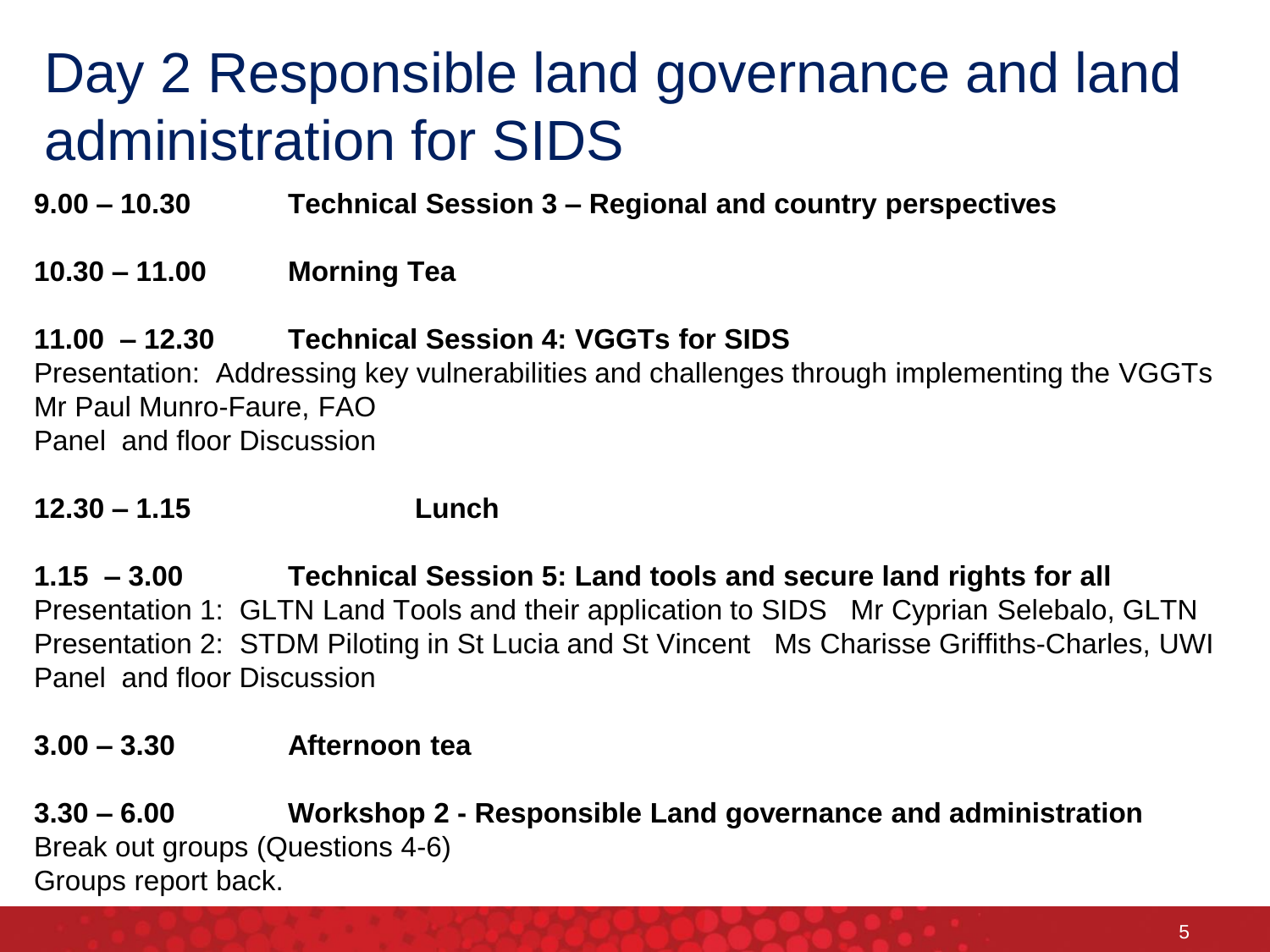# **Day 3 – Wednesday May 4th , 2016: 2 to 3.30pm "***Christchurch Declaration***"**

- *Welcoming remarks and Introduction of the Speaker and Panel Members*
- *Presentation: Draft Declaration*
- *Panel Discussion*
- *Questions and comments from the audience*
- *Discussion summary*
- *Closing remarks*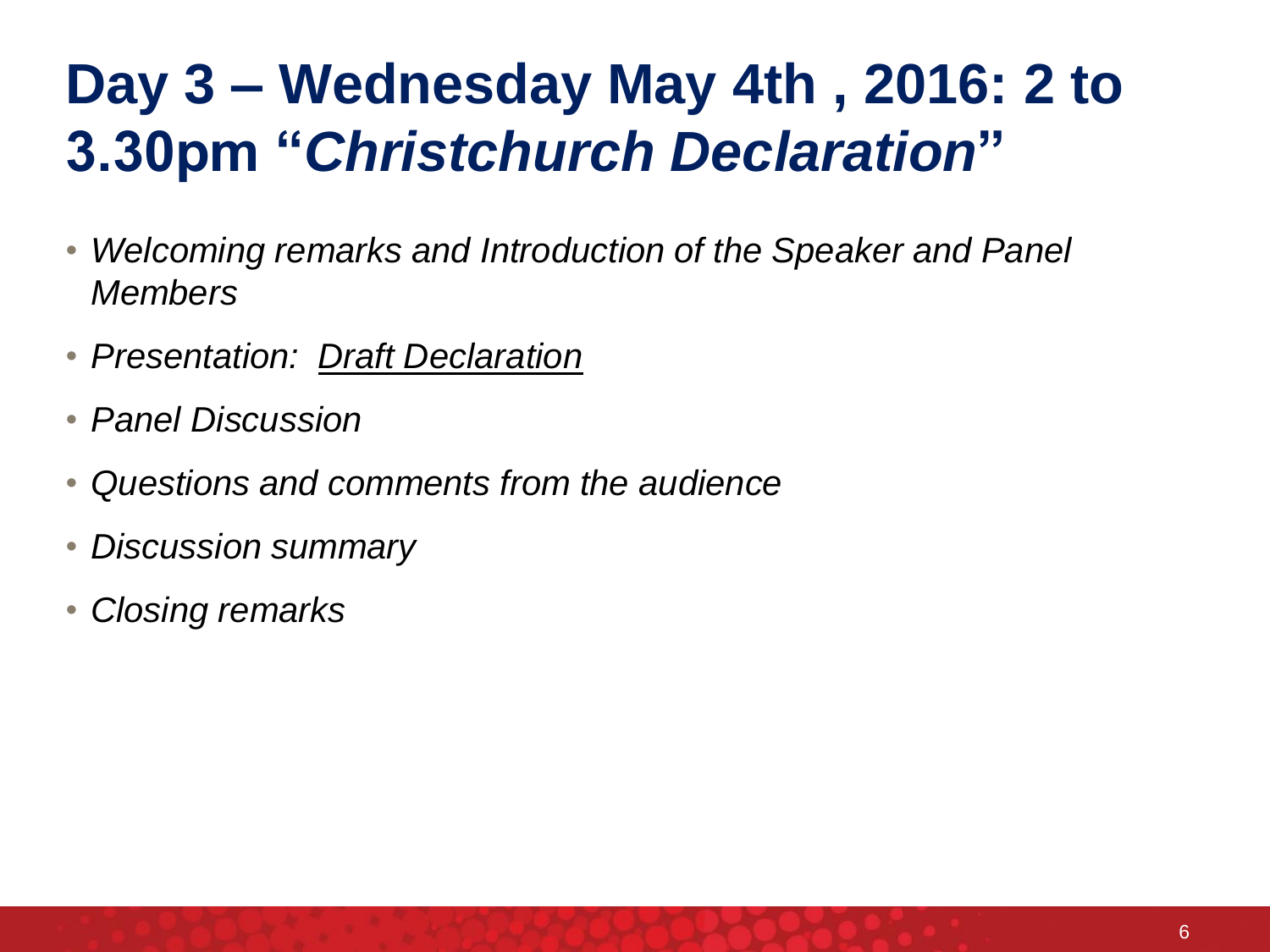# Acknowledgements

- •Bill Robertson
- Tony Burns
- •Stig Enemark
- •Kate Fairlie
- FIG Office
- UNFAO, GLTN, NZAID, NZIS
- •All presenters, chairs and discussants.